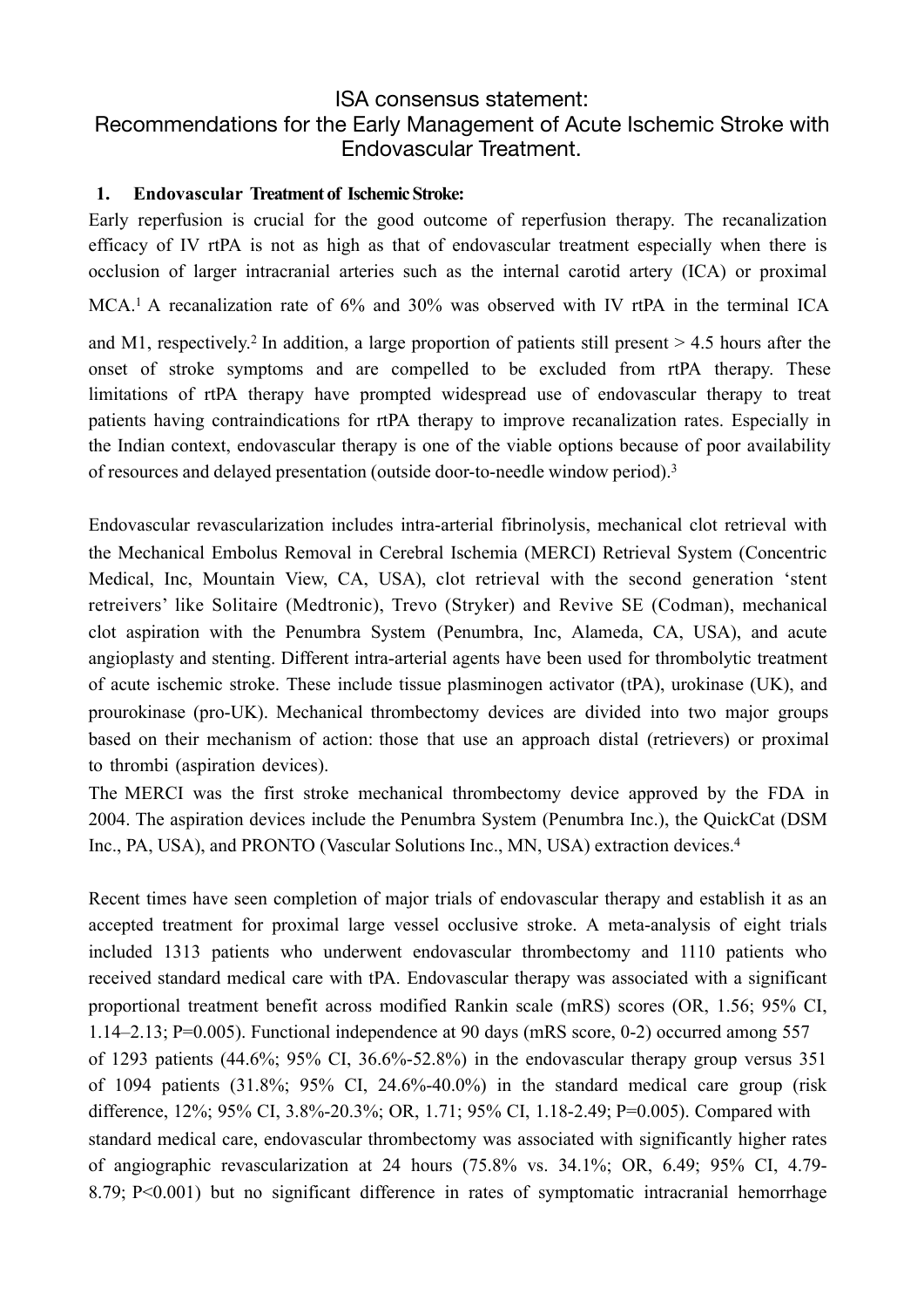within 90 days (70 events [5.7%] vs. 53 events [5.1%]; OR, 1.12; 95% CI, 0.77-1.63; P=0.56) or all-cause mortality at 90 days (218 deaths [15.8%] vs. 201 deaths [17.8%]; OR, 0.87; 95% CI,  $0.68-1.12$ ; P= $0.27$ ).<sup>5</sup>

Based on the recent stent retriever trials, a time window of 6 hours from stroke onset has been recommended for mechanical clot retrieval using stent retrievers. The DAWN trial was designed to demonstrate superior clinical outcomes at 90 days with Trevo plus medical management compared to medical management alone in appropriately selected patients treated  $6 - 24$  hours after last seen well. Imaging criteria included  $\leq 1/3$ <sup>rd</sup> MCA territory involved as evidenced by CT or MRI, occlusion of intracranial ICA or MCA-M1 as evidenced by CTA or MRA and clinical - imaging mismatch on RAPID MR-DWI or CTP-rCBF. For clinical imaging mismatch, patients older than 80 years had to have NIHSS of 10 or above and core infarct volume less than 21 ml. Patients 80 years or younger had to have a core infarct volume less than 31 ml and NIHSS 10 or above or infarct volume 31 – 50 cc and NIHSS 20 or above. Interim analysis showed that the proportion of patients achieving good function outcome (MRS  $0 - 2$  at 90 days) was 48.6% in the thrombectomy group compared to  $13.1\%$  in the control group (treatment benefit  $35.5\%$ ,  $95\%$  CI,  $23.9 - 47.0$ ). The proportion of patients achieving good function outcome was significantly more in the thrombectomy group in both the  $6 - 12$  hours and  $12 - 24$  hours groups. The final analysis of the trial data is to be published soon.<sup>6</sup>

Recently, studies have compared the ADAPT (A Direct Aspiration first Pass Technique) with stent retrievers. Lapergue et al studied 243 consecutive patients with large intracranial artery occlusions of the anterior circulation treated within 6 hours with either ADAPT (with PENUMBRA reperfusion catheters) or the Solitaire stent. Compared with the Solitaire device, patients treated with ADAPT achieved higher final recanalization rates (82.3% versus 68.9%; adjusted relative risk, 1.18; 95% CI, 1.02-1.37;  $P = .022$ ). Differences in clinical outcomes and embolization rates did not differ.7 The results of the ASTER trial showed no difference in outcome between aspiration and stent retrievers.<sup>8</sup>

Evidence from RCTs is lacking for vertebrobasilar occlusions. A recent meta-analysis of 45 studies (n=2056) of reperfusion of acute basilar occlusion showed numbers needed to treat (NNT) of 3 and 2.5 to decrease death or dependency and death alone, respectively.<sup>9</sup> The time window for reperfusion is not yet clearly defined and needs further investigation.

In the MR CLEAN trial 146 (29%) patients had an additional extracranial ICA occlusion (tandem pathology), with treatment effect in favor of thrombectomy (OR 1.43, 95% CI 0.78-2.64).<sup>10</sup> In a systematic review of 32 studies including 1107 patients with intra and/or extracranial ICA occlusions, intraarterial thrombolysis was compared with any kind of mechanical treatment and/or stent placement. Acute stenting of occlusions of the extracranial ICA resulted in a higher recanalization rate (87% vs 48%,  $p=0.001$ ) and favorable outcomes (68% vs 15%,  $p<0.001$ ) as well as lower mortality (18% vs 41%,  $p=0.048$ ) when compared to intra-arterial thrombolysis.<sup>11</sup> Recently published cohort studies indicate that tandem stenosis/occlusions of the ICA/MCA can be treated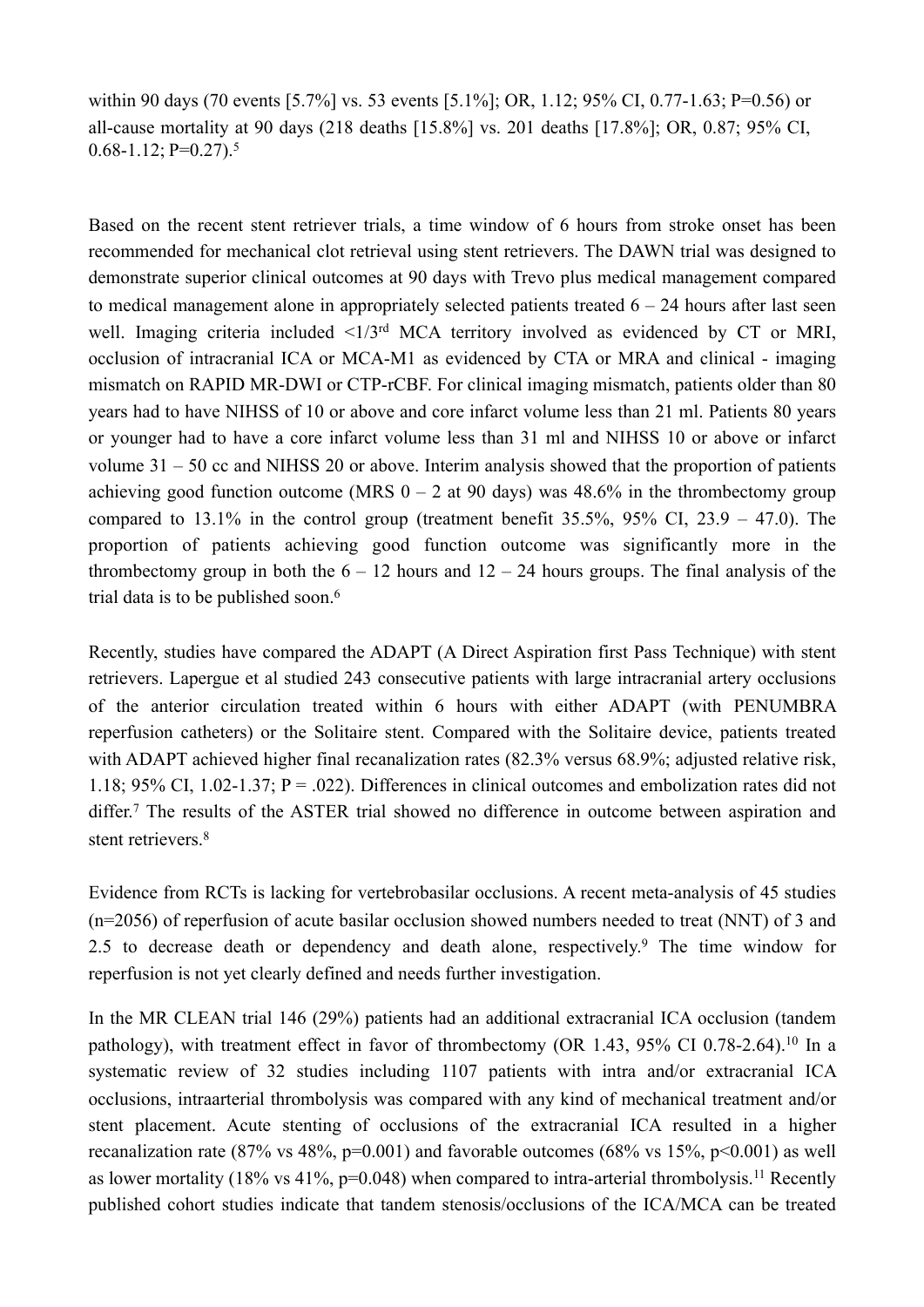with acute stenting of the extracranial internal carotid and stent retriever mechanical thrombectomy in the MCA with a reasonable risk profile.<sup>12–14</sup> However further evaluation of this treatment strategy is warranted.

Recommendations15

- All patients eligible for IV rtPA should receive IV rtPA even if endovascular treatments are being considered.
- Observing patients after IV rtPA for clinical response prior to endovascular therapy is not recommended.
- Reduced time from symptom onset to reperfusion with endovascular therapies is associated with better clinical outcomes. To ensure benefit, reperfusion to thrombolysis

in cerebral infarction (TICI) grade 2b/316 should be achieved as early as possible and within 6 hours of stroke onset.

- Patients should receive endovascular therapy with a stent retriever if they meet all the following criteria:
	- $\triangleright$  Prestroke mRS score 0 to 1.
	- $\geq$  Acute ischemic stroke receiving IV rtPA within 4.5 hours of onset according to guidelines from professional medical societies,
	- $\triangleright$  Causative occlusion of the ICA or proximal MCA (M1),
	- $\geq$  Age  $\geq$ 18 years,
	- $\triangleright$  NIHSS score  $\geq 6$ ,
	- ➢ ASPECTS score ≥6, and
	- $\triangleright$  Treatment can be initiated (groin puncture) within 6 hours of symptom onset.
- When mechanical thrombectomy is pursued, stent retrievers such as Solitaire and Trevo are generally preferred to coil retrievers such as MERCI. Recent studies have demonstrated the effectiveness of the ADAPT technique with PENUMBRA reperfusion catheters in acute stroke.
- In carefully selected patients with acute ischemic stroke who have occlusion of M2 or M3 segments of MCA, anterior cerebral arteries, vertebral arteries, basilar artery or posterior cerebral arteries, endovascular therapy with stent retrievers or aspiration may be considered if it can be initiated within 6 hours of symptom onset. The optimal time window for posterior circulation stroke is not clearly defined and needs further investigation.
- In carefully selected patients with anterior circulation occlusion who have contraindications to IV rtPA, endovascular therapy with stent retrievers or aspiration completed within 6 hours of stroke onset is reasonable.
- The technical goal of the thrombectomy procedure should be a TICI 2b/3 angiographic result to maximize the probability of a good functional clinical outcome. Use of salvage techniques including intra-arterial fibrinolysis or angioplasty and stenting may be considered to achieve these angiographic results.
- If endovascular therapy is contemplated, a noninvasive intracranial vascular study is strongly recommended during the initial imaging evaluation but should not delay IV rtPA (if indicated in eligible patients).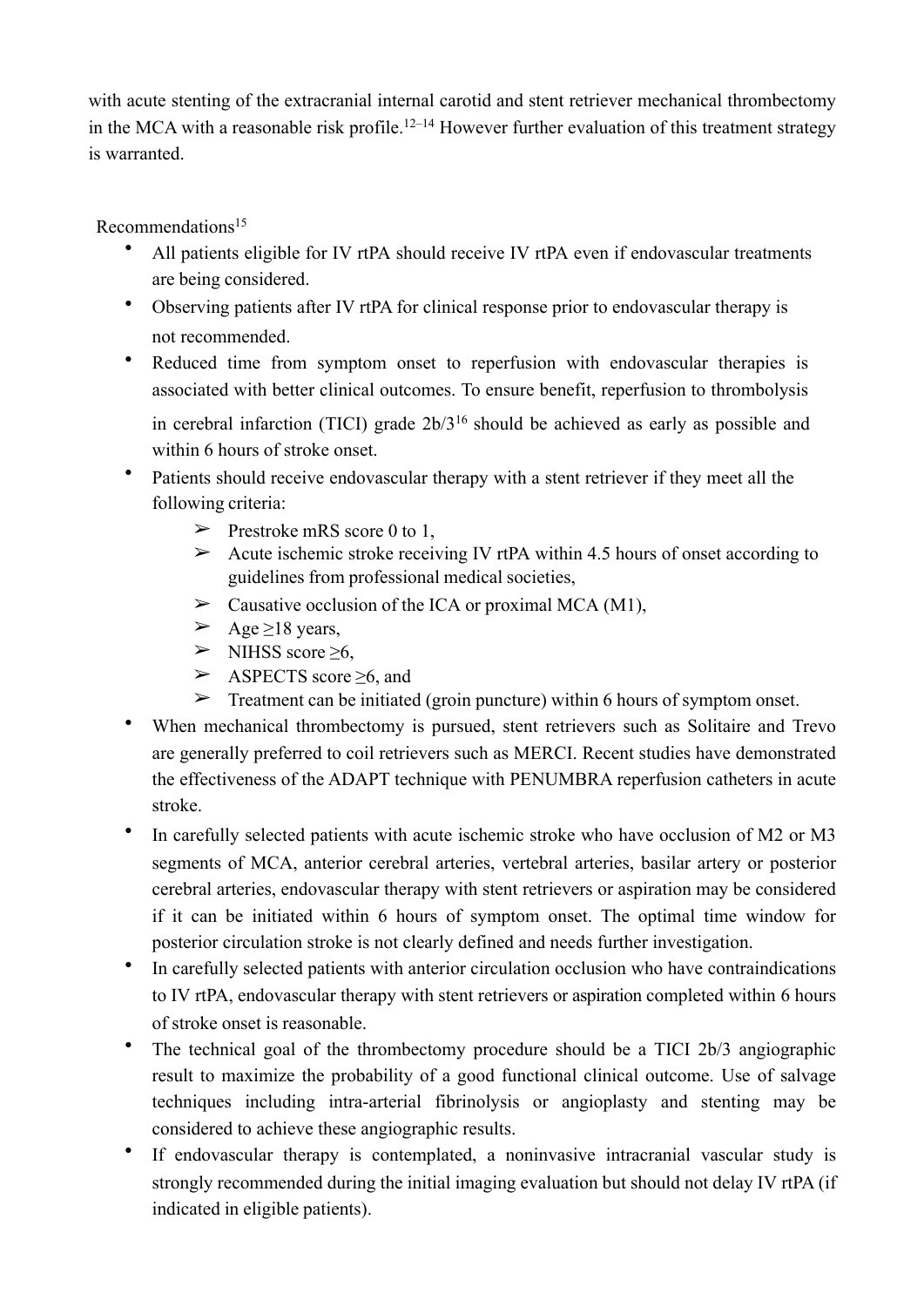- Noninvasive intracranial vascular imaging should then be obtained as quickly as possible.
- When treatment is initiated beyond 6 hours from symptom onset, the effectiveness of endovascular therapy is uncertain for patients with acute ischemic stroke who have causative occlusion of the ICA or proximal MCA (M1). Pending final analysis of the DAWN trial, selected patients presenting  $6 - 24$  hours from onset may be offered

endovascular treatment, however, this is still considered investigational.

- While benefits are uncertain, endovascular therapy may be considered in selected patients < 18 years of age, prestroke MRS > 1, ASPECTS < 6 or NIHSS < 6 and causative occlusion of the internal carotid artery or the proximal MCA (M1).
- Angioplasty and stenting of proximal cervical stenosis, complete occlusion or tandem occlusion at the time of thrombectomy may be considered. Further studies are needed.
- Conscious sedation may be preferable over general anesthesia during endovascular therapy for acute ischemic stroke. This should be individualized on a patient to patient basis. Further trial data are needed.

### **2. Combined Intravenous and Intra-arterial Fibrinolysis**

The combined IV and IA fibrinolysis approach can address the concern that delays to IA therapy may negate the potential benefits of more efficacious recanalization. This allows immediate initiation of IV fibrinolysis in an emergency setup, followed by transportation of the patient to the angiographic suite for further titrated IA fibrinolytic therapy, if necessary. This approach has

been evaluated in a series of pilot trials showing mixed findings.<sup>17–19</sup> As demonstrated in a posthoc pooled analysis of the Interventional Management of Stroke I and II pilot trials, reducing the time to reperfusion with endovascular therapies (like IV fibrinolysis) is likely to be pivotal in achieving the best clinical outcomes. Table 16 summarizes the findings of studies with the combined approach.20

#### **10.3 Operator guidelines**

Endovascular thrombectomy is the standard of care after publication of the 5 multicenter randomized trials. All the trials allowed only experienced neuro-interventionalists to perform the procedures. Thus operator experience is a major determinant for outcomes. It is thus necessary to establish the minimum standards regarding who should perform the procedures.21–23 The Society of Neuro-Vascular Intervention has also established criteria for training of neuro-interventionists.24

#### **Recommendations**

- Residency program in Neurology (DM /DNB Neurology or equivalent), Neurosurgery (MCh/DNB Neurosurgery or equivalent) or Neuroradiology (DM/DNB Neuroradiology or equivalent)
- At least **two years** of neuro-intervention training after the Residency programme, which should include:
	- o Understanding of neurovascular anatomy and Physiology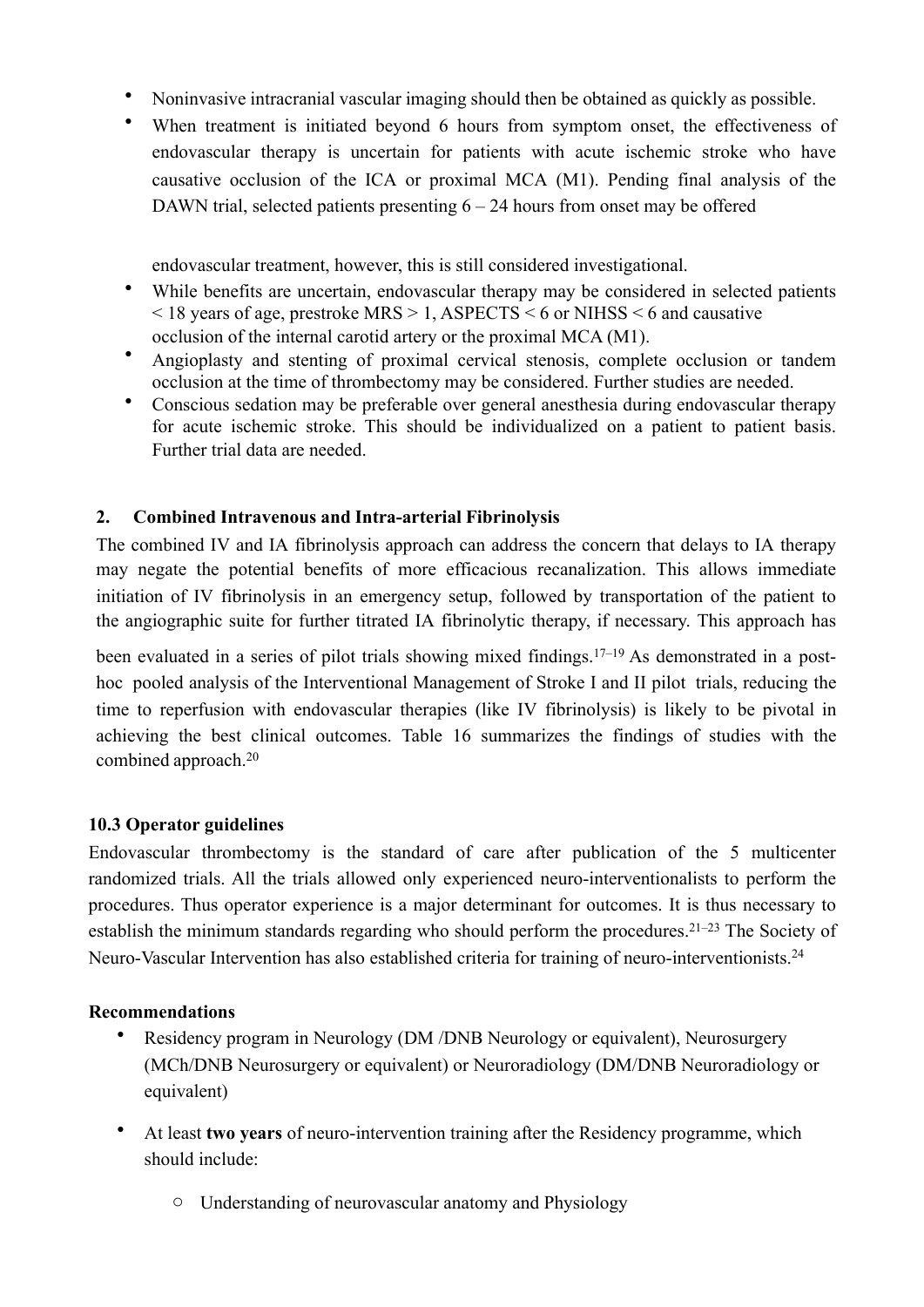- o Stroke assessment and management, including Intensive care management of Acute stroke
- o At least 150 diagnostic cerebral angiograms independently performed under supervision over 2 years
- o At least 50 therapeautic neuro-interventional procedures assisted or performed under guidance over 2 years, including at least 10 endovascular stroke interventions.
- The center for neuro-intervention training should be doing at least 75-100 neurointervention cases yearly.
- National accrediting body recognized fellowships are recommended but not mandatory.
- Short term 'fellowships' or 'Observerships' not satisfying the above criteria are not considered adequate for training of Stroke Interventionists

## **10.4 Hospital requirements**

In order to perform endovascular stroke interventions in time and with safety and efficacy comparable to the endovascular trials, a multi-displinary team approach is needed.<sup>21</sup>

## **Recommendations**

Thus centers performing endovascular stroke interventions should have 24/7 availability of the following:

- Experienced neuro-interventionist, stroke physician or neurologist & neurosurgeon.
- Stroke ICU or Medical ICU with trained staff for stroke patient care.
- Adequately equipped catheterization suite with well trained staff, anaesthetist and on-shelf availability of all hardware required for emergency stroke interventions.
- Neuroimaging modalities (CT/CTA, MR/MRA, Trans-cranial Doppler [TCD]), including 24/7 access to CT and MRI.

## **References**

- 1. Rha J-H, Saver JL. The impact of recanalization on ischemic stroke outcome: a meta-analysis. Stroke. 2007 Mar;38(3):967–73.
- 2. Bhatia R, Hill MD, Shobha N, Menon B, Bal S, Kochar P, et al. Low rates of acute recanalization with intravenous recombinant tissue plasminogen activator in ischemic stroke: real-world experience and a call for action. Stroke. 2010 Oct;41(10):2254–8.
- 3. Huded V, Nair RR, de Souza R, Vyas DD. Endovascular treatment of acute ischemic stroke: an Indian experience from a tertiary care center. Neurol India. 2014 Jun;62(3):276–9.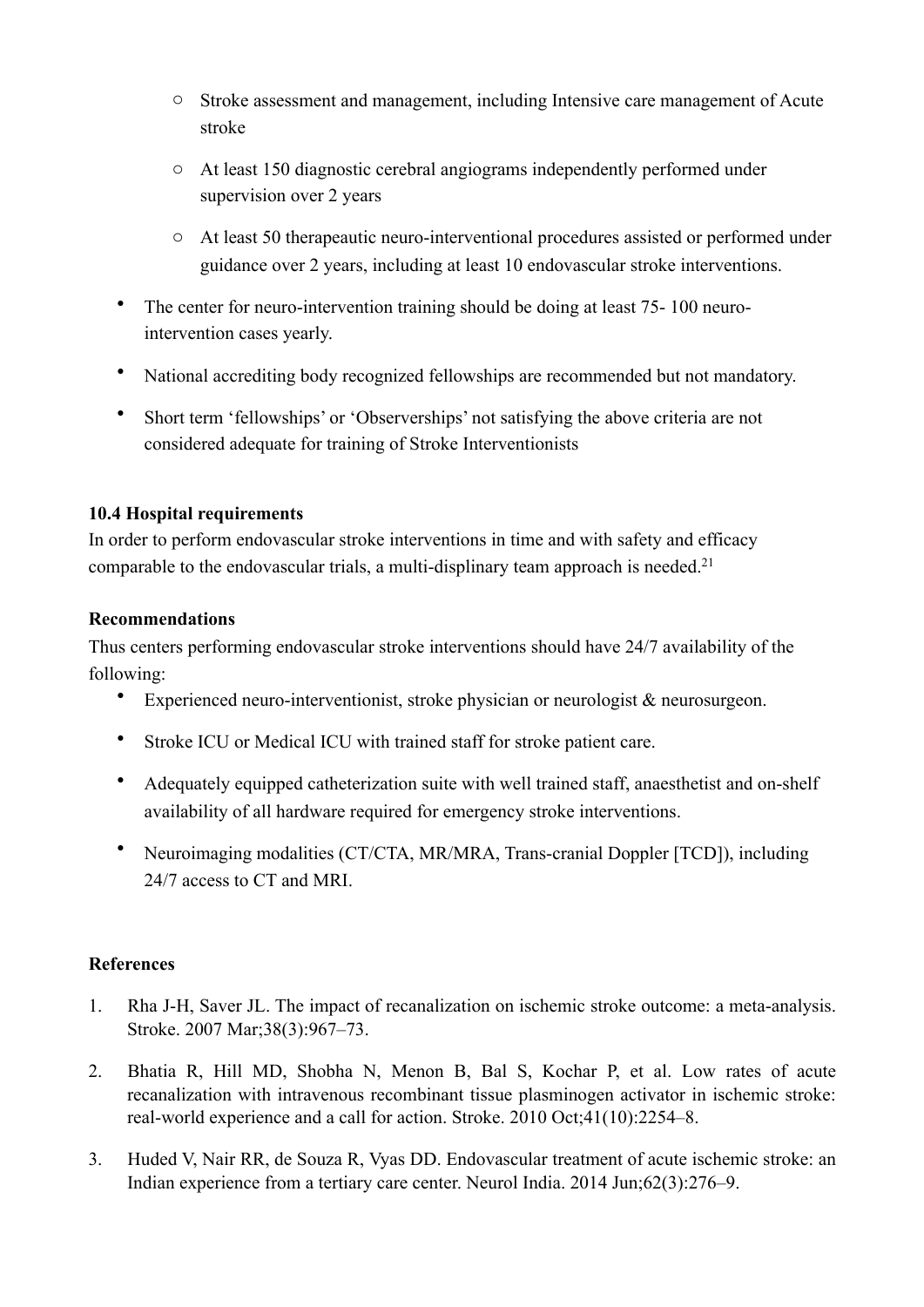- 4. Balasubramaian A, Mitchell P, Dowling R, Yan B. Evolution of Endovascular Therapy in Acute Stroke: Implications of Device Development. J Stroke. 2015 May;17(2):127–37.
- 5. Badhiwala JH, Nassiri F, Alhazzani W, Selim MH, Farrokhyar F, Spears J, et al. Endovascular Thrombectomy for Acute Ischemic Stroke: A Meta-analysis. JAMA. 2015 Nov 3;314(17): 1832.
- 6. Hughes S. DAWN: Thrombectomy Effective Up to 24 Hours After Stroke [Internet]. Medscape. 2017 [cited 2017 Jun 5]. Available from: http://www.medscape.com/viewarticle/ 880144
- 7. Lapergue B, Blanc R, Guedin P, Decroix J-P, Labreuche J, Preda C, et al. A Direct Aspiration, First Pass Technique (ADAPT) versus Stent Retrievers for Acute Stroke Therapy: An Observational Comparative Study. AJNR Am J Neuroradiol. 2016 Jun 2;
- 8. Independent Study Supports Use of Penumbra Aspiration as Frontline Thrombectomy Therapy for Acute Ischemic Stroke [Internet]. Business Wire. 2017 [cited 2017 Jun 5]. Available from: http://www.businesswire.com/news/home/20170222006301/en/Independent-Study-Supports-Penumbra-Aspiration-Frontline-Thrombectomy
- 9. Kumar G, Shahripour RB, Alexandrov AV. Recanalization of acute basilar artery occlusion improves outcomes: a meta-analysis. J Neurointerventional Surg. 2015 Dec;7(12):868–74.
- 10. Berkhemer OA, Fransen PSS, Beumer D, van den Berg LA, Lingsma HF, Yoo AJ, et al. A randomized trial of intraarterial treatment for acute ischemic stroke. N Engl J Med. 2015 Jan 1;372(1):11–20.
- 11. Kappelhof M, Marquering HA, Berkhemer OA, Majoie CBLM. Intra-arterial treatment of patients with acute ischemic stroke and internal carotid artery occlusion: a literature review. J Neurointerventional Surg. 2015 Jan;7(1):8–15.
- 12. Cohen JE, Gomori JM, Rajz G, Itshayek E, Eichel R, Leker RR. Extracranial carotid artery stenting followed by intracranial stent-based thrombectomy for acute tandem occlusive disease. J Neurointerventional Surg. 2015 Jun;7(6):412–7.
- 13. Maurer CJ, Joachimski F, Berlis A. Two in One: Endovascular Treatment of Acute Tandem Occlusions in the Anterior Circulation. Clin Neuroradiol. 2015 Dec;25(4):397–402.
- 14. Lescher S, Czeppan K, Porto L, Singer OC, Berkefeld J. Acute stroke and obstruction of the extracranial carotid artery combined with intracranial tandem occlusion: results of interventional revascularization. Cardiovasc Intervent Radiol. 2015 Apr;38(2):304–13.
- 15. Powers WJ, Derdeyn CP, Biller J, Coffey CS, Hoh BL, Jauch EC, et al. 2015 American Heart Association/American Stroke Association Focused Update of the 2013 Guidelines for the Early Management of Patients With Acute Ischemic Stroke Regarding Endovascular Treatment: A Guideline for Healthcare Professionals From the American Heart Association/ American Stroke Association. Stroke. 2015 Oct;46(10):3020–35.
- 16. Fugate JE, Klunder AM, Kallmes DF. What is meant by "TICI"? AJNR Am J Neuroradiol. 2013 Sep;34(9):1792–7.